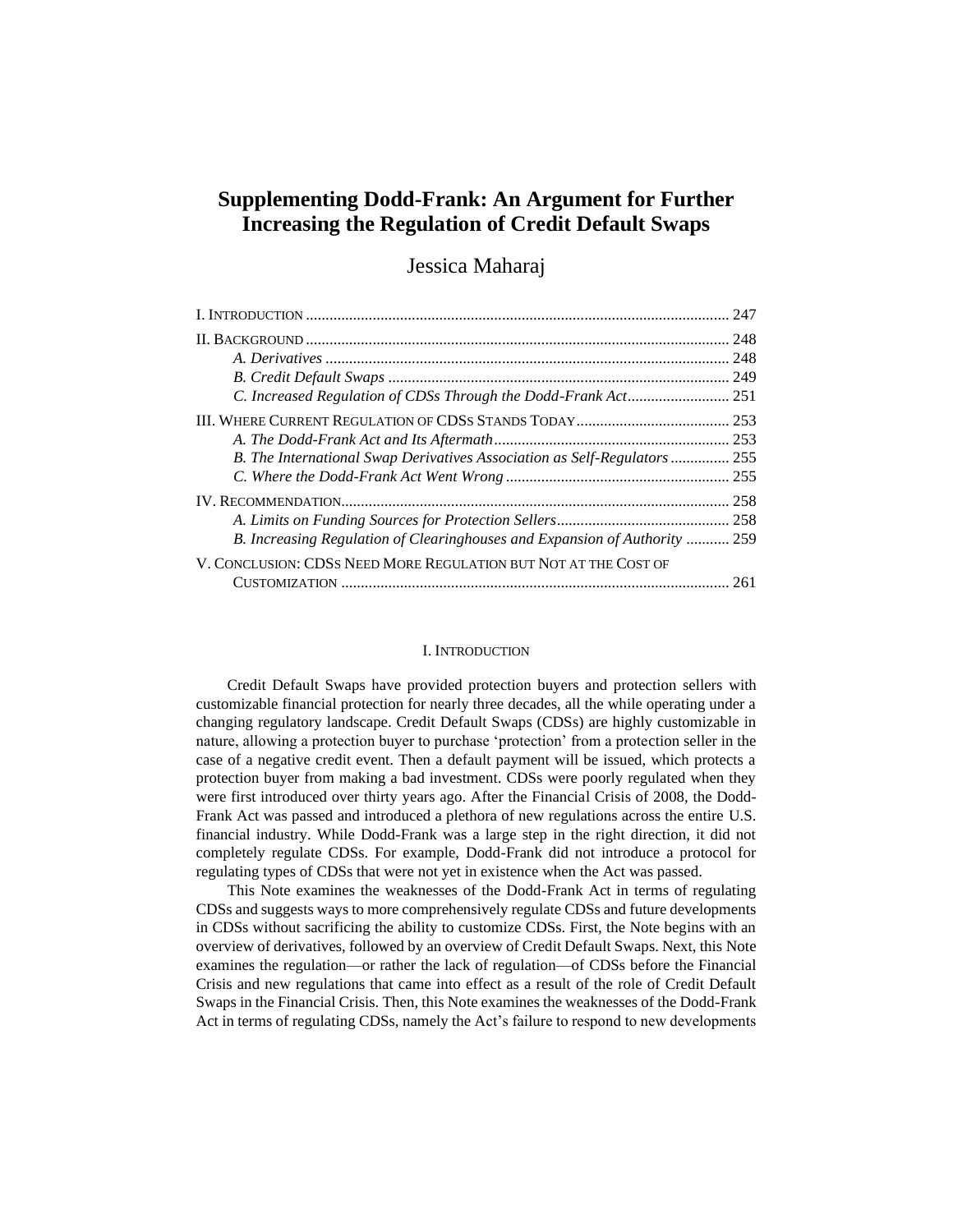related to CDSs and its weaknesses related to the establishment of clearinghouses. Lastly, this Note gives recommendations of ways that CDSs can be further regulated without sacrificing their ability to be customized.

#### II. BACKGROUND

#### <span id="page-1-2"></span><span id="page-1-0"></span>*A. Derivatives*

A typical definition of a derivative is "a financial instrument whose value derives from that of something else."<sup>1</sup> A financial instrument is simply a contract that lays out a financial agreement between two parties.<sup>2</sup> The value of a derivative is derived from its underlier.<sup>3</sup> An underlier "can or must be sold on or before a future date, at a predetermined (guaranteed) price.<sup>34</sup> Underliers can be any traded item,<sup>5</sup> but some traded items are better underliers than others. A better underlier for a derivative is one that is both fungible which means an asset can be traded for another asset under the understanding both are equally valuable—and liquid—meaning there are many buyers and sellers of an asset at any given time. $6$  Examples of sufficient underliers which are both fungible and liquid include: commodities, foreign exchanges, interest rates, and equities such as stocks.<sup>7</sup>

Derivatives are typically used for hedging or speculation.<sup>8</sup> Hedging and speculating have opposite goals. Hedging involves the mitigation of risk in order to contain any volatility that may occur if the price of a security changes.<sup>9</sup> There is quite a bit of protection against losses with hedging, but gains are also restricted since hedgers take "an opposite position in the market to what they are trying to hedge."<sup>10</sup> Thus, if a negative event happens in the market, that negative event will essentially be canceled out.<sup>11</sup> Speculation involves trying to profit off of an educated guess about market fluctuations. <sup>12</sup> Speculations oftentimes involve purposely taking on additional risk rather than hedging, or decreasing, risk.<sup>13</sup> They involve speed,<sup>14</sup> high risk, and a potentially high return.<sup>15</sup> Speculations are incredibly risky because markets can be volatile and highly unpredictable at times.<sup>16</sup> It is possible to hedge and speculate without using derivatives; however, derivatives have "leverage" in the market.<sup>17</sup> In a derivatives market, this typically means hedgers and

9. Brian Beers, *Hedging vs. Speculation: What's the Difference?*, INVESTOPEDIA (May 4, 2019), https://www.investopedia.com/ask/answers/difference-between-hedging-and-speculation/ [https://perma.cc/7D6H-SD3W].

13. Ignace Claeys, *Speculation: The Devil Burning Down the House? On Derivatives, Gambling, and Public Policy*, *in* FINANCE AND LAW: TWINS IN TROUBLE 89, 98 (Ludo Cornelis ed., 2015).

<span id="page-1-1"></span><sup>1.</sup> MICHAEL DURBIN, ALL ABOUT DERIVATIVES 3 (2d ed. 2010).

<sup>2.</sup> *Id.*

<sup>3.</sup> *Id.* at 4.

<sup>4.</sup> *Id.* at 11. 5. *Id.* at 1.

<sup>6.</sup> DURBIN, *supra* not[e 1,](#page-1-0) at 11.

<sup>7.</sup> *Id.* at 11–12.

<sup>8.</sup> *Id.* at 4.

<sup>10.</sup> *Id.*

<sup>11.</sup> *Id.*

<sup>12.</sup> *Id.*

<sup>14.</sup> Take high-frequency computer trading as an example.

<sup>15.</sup> Claeys, *supra* note [13,](#page-1-1) at 98–99.

<sup>16.</sup> Beers, *supra* not[e 9.](#page-1-2)

<sup>17.</sup> DURBIN, *supra* not[e 1,](#page-1-0) at 5.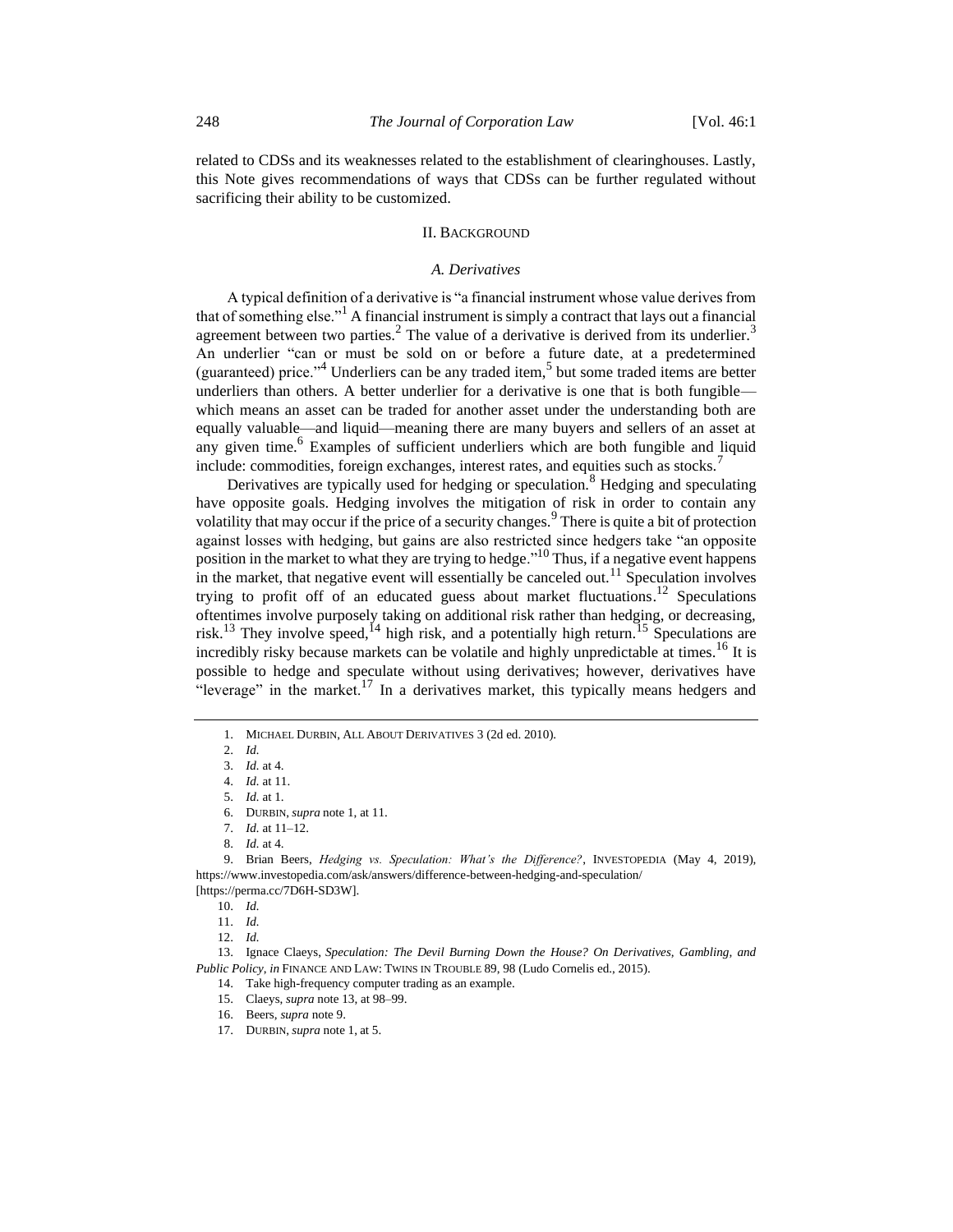2020 *Supplementing Dodd-Frank* 249

speculators can do more with less capital at the outset.<sup>18</sup> For example, buying options in the derivative market can require less capital than buying stocks in the financial market. This allows a speculator to enter the marketplace as a participant with less of a barrier. Similarly, banks can use CDSs to reduce the amount of capital they need to hold in reserve against loans they issued, which leaves money free for banks to use in other ways.<sup>19</sup>

There are four types of derivatives: a forward contract, a futures contract, a swap contract, and an option contract.<sup>20</sup> A forward contract is an agreement to purchase a financial instrument at an agreed upon price on a specified future date.<sup>21</sup> A futures contract is simply a forward contract fulfilled at an exchange, which is where buyers and sellers come together to conduct transactions.<sup>22</sup> A swap contract is an agreement between parties to exchange the cash flows or liabilities from separate financial instruments.<sup>23</sup> An option contract gives one party the right, but not the obligation, to buy or sell a financial instrument at an agreed upon price, on or before a future date.<sup>24</sup> This paper focuses on a type of swap derivative, called a credit default swap.

#### <span id="page-2-1"></span><span id="page-2-0"></span>*B. Credit Default Swaps*

CDSs are the most popular type of credit derivative.<sup>25</sup> A credit derivative derives its value from an underlier that is the "credit performance of an individual, corporation, government organization, or sovereign entity."<sup>26</sup> A credit default swap involves a party, called the protection buyer and another party, called the protection seller.<sup>27</sup> The protection seller makes an agreement to protect the protection buyer from credit risk by agreeing to pay the protection buyer if a credit event occurs.<sup>28</sup> In exchange, the protection buyer pays premiums to the protection seller.<sup>29</sup> A credit event<sup>30</sup> can be anything the parties agree, including "bankruptcy, a buyout, or a debtor downgrade."<sup>31</sup> Most commonly, a credit event is a debtor default.<sup>32</sup> Since parties can customize what credit risk is involved in their agreement and what credit event would trigger payment, it has been difficult to regulate CDSs in the past because CDSs cannot be regulated with a one-size-fits-all standard.<sup>33</sup>

<sup>18.</sup> *Id.*

<sup>19.</sup> Houman Shadab, *Credit Default Swaps and Regulatory Reform*, MERCATUS CTR. GEO. MASON U. 1, 1–2 (Aug. 2009), https://www.mercatus.org/publications/financial-markets/credit-default-swaps-and-regulatoryreform [https://perma.cc/NZ27-JJTQ].

<sup>20.</sup> DURBIN, *supra* not[e 1,](#page-1-0) at 2.

<sup>21.</sup> *Id.*

<sup>22.</sup> *Id.*

<sup>23.</sup> *Id.*

<sup>24.</sup> *Id.*

<sup>25.</sup> Benjamin R. O'Connor, *Taming the Wild West of Wall Street: Regulating Credit Default Swaps After Dodd-Frank*, 48 J. MARSHALL L. REV. 565, 572 (2015).

<sup>26.</sup> *Id.*

<sup>27.</sup> *Id.* at 573.

<sup>28.</sup> *Id.*

<sup>29.</sup> *Id.*

<sup>30.</sup> The International Swaps and Derivatives Association (ISDA) definitions include six common credit events: bankruptcy, failure to meet payment obligation, obligation acceleration, obligation default, repudiation/moratorium, and restructuring. GEOFFREY P. MILLER & FABRIZIO CAFAGGI, THE GOVERNANCE AND REGULATION OF INTERNATIONAL FINANCE 39 (2013).

<sup>31.</sup> O'Connor, *supra* not[e 25,](#page-2-0) at 575.

<sup>32.</sup> *Id.* at 573.

<sup>33.</sup> *Id.* at 576.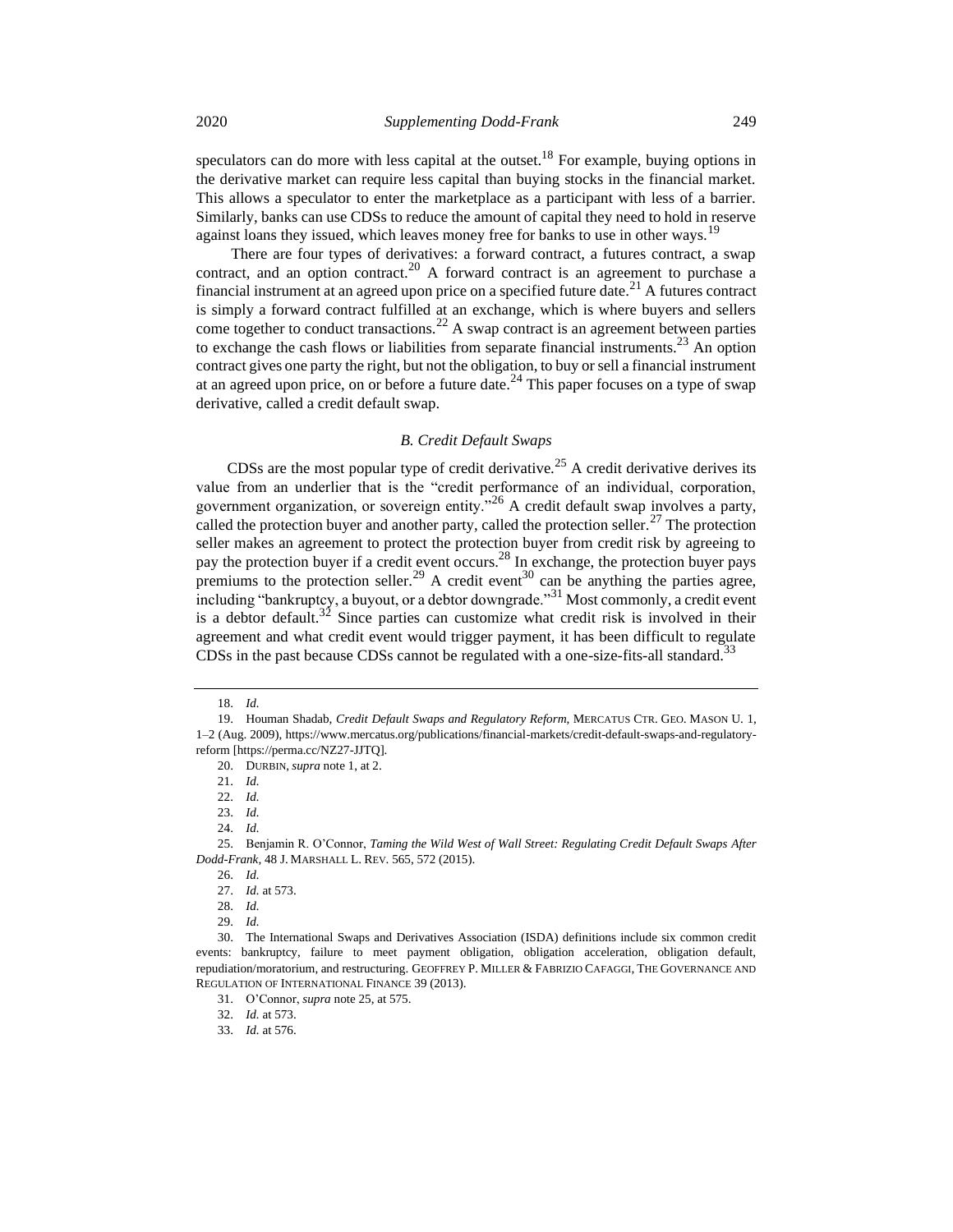CDSs can function like insurance.<sup>34</sup> The protection seller insures the protection buyer against the risk of loss if the credit event occurs, and the protection buyer pays a premium for this so-called insurance.<sup>35</sup> CDSs differ from insurance contracts in several ways. For example, the protection buyer does not own the underlier so "the purchaser of the CDS protection has no real 'insurable interest' to preserve."<sup>36</sup> Due to the lack of regulation of CDSs, the only place they could be bought and sold was in over-the-counter (OTC) markets.<sup>37</sup> Lack of regulation and the nature of the OTC market allowed investors the freedom to speculate with little oversight.<sup>38</sup> Investors were no longer looking for good investments in CDSs, and they were not trying to hedge risk.<sup>39</sup> Instead, they would speculate about how likely it was a credit event would occur. If a credit event did not occur, a protection seller could collect premium payments from protection buyers without ever paying the protection buyer.<sup>40</sup> This allowed protection sellers to agree to CDS contracts without the capital to back up any potential payout to the protection buyer on hand.<sup>41</sup> Protection buyers were also free to purchase bad debt and then use CDSs to protect against risk of loss.<sup>42</sup> If the credit event occurred, the protection seller would have to give the protection buyer money so the protection buyer did not face a loss.<sup>43</sup> Additionally, the number of protection buyers and protection sellers that can create a CDS on the same underlier is unlimited. $^{44}$  All of this together led to oversaturation in the CDS market, as well as rampant speculation.

"Derivatives and CDSs did play a part in the global financial crisis, but they did not cause it," Blyth Masters, Chief Financial Officer of JP Morgan—the same JP Morgan that invented the CDS—announced at a conference by the European Commission in 2009.<sup>45</sup> He was right. The influx of speculation in CDSs *contributed* to the cause of the Financial Crisis in 2008 but did not *cause* it. The cause is largely attributed to mortgage-backed securities being used as underlying assets for numerous kinds of transactions.<sup>46</sup> Credit rating agencies gave subprime mortgage-backed securities AAA ratings even though many of them should have received lower ratings or even junk status.<sup>47</sup> When the mortgage bubble burst, homeowners began defaulting on their mortgages in droves, causing the crisis.<sup>48</sup> CDSs had a role in this because financial institutions used CDSs to hedge risk and limit their credit exposure.<sup>49</sup> However, more often, CDSs were used to speculate.<sup>50</sup> CDSs

35. *Id.* 

36. O'Connor, *supra* not[e 25,](#page-2-0) at 577.

37. *Id.* at 578.

38. *Id.* 

39. *Id.*

40. *Id.* at 579.

41. O'Connor, *supra* not[e 25,](#page-2-0) at 579.

42. *Id.*

43. *Id.*

44. *Id.* at 580.

45. MILLER & CAFAGGI, *supra* not[e 30,](#page-2-1) at 49.

46. *Id.* at 50.

47. *Id.*

48. Kimberly Amadeo, *The Causes of the Subprime Mortgage Crisis*, BALANCE (Sept. 17, 2020), https://www.thebalance.com/what-caused-the-subprime-mortgage-crisis-3305696 [https://perma.cc/D6TE-ZMSX].

49. *Id.*

50. *Id.*

<sup>34.</sup> *Id.* at 577.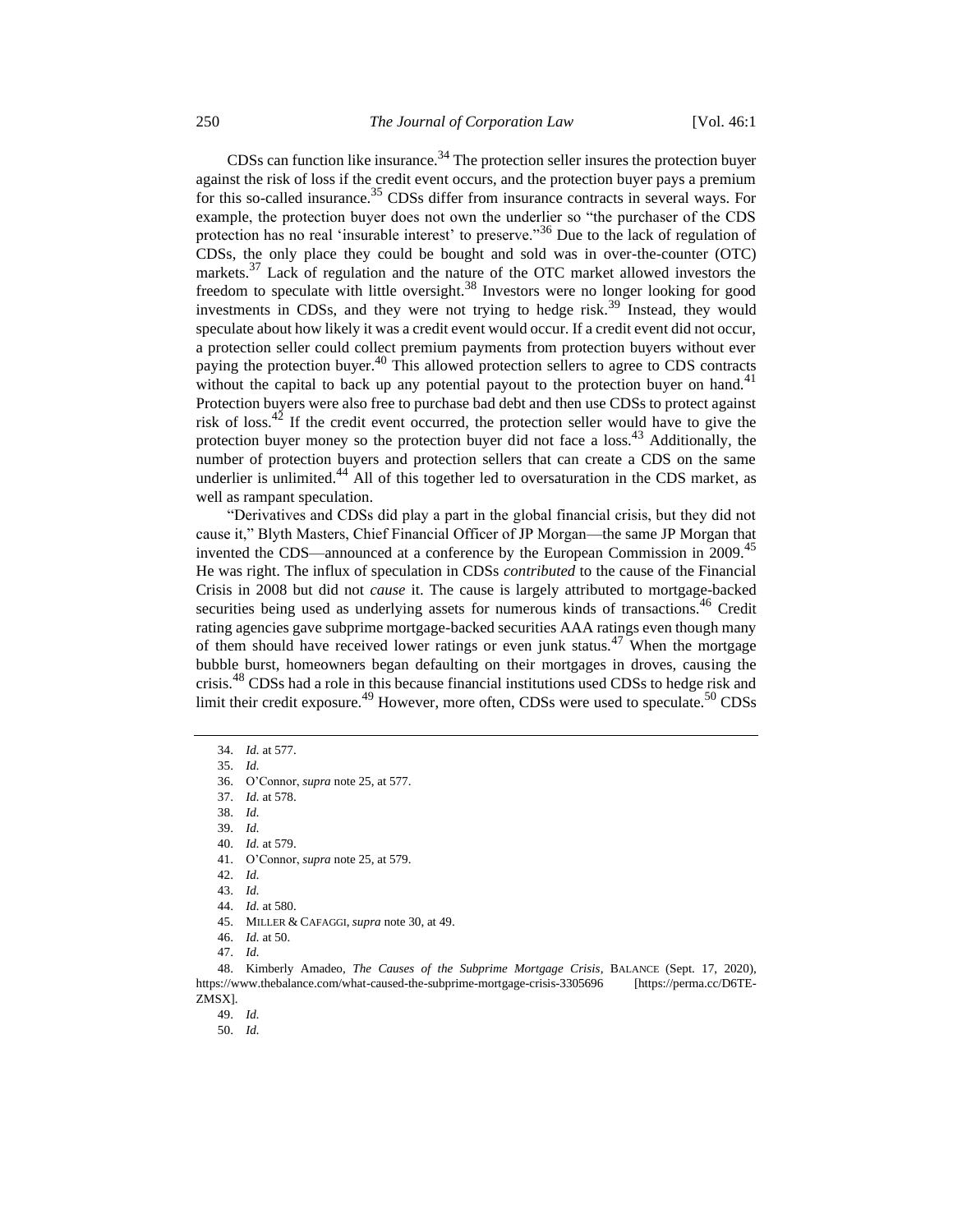"provided a golden opportunity for bearish investors to bet against the housing boom."<sup>51</sup> When the housing bubble burst, protection sellers—who were in CDS contracts guaranteeing mortgage debts—suddenly had to come up with large amounts of capital to fund payouts to protection buyers.<sup>52</sup> Homeowners were defaulting on their mortgages at a much faster rate than protection sellers could come up with capital for payouts.<sup>53</sup> This led to more and more defaults in other sectors in addition to mortgages.<sup>54</sup> Many protection sellers were unable to come up with enough capital to cover payouts to protection buyers, so they too began to default on CDSs.<sup>55</sup> The whole system of CDSs began to unravel.

The actions of insurance company, American International Group (AIG) represent a prime example of how CDSs contributed to the financial crisis.<sup>56</sup> AIG—which was one of the world's largest insurance companies—was a protection seller engaging in CDS contracts.<sup>57</sup> AIG's potential pay-out in the event the credit events (in this case defaults) occurred in every one of their CDS contracts was more than \$500 billion.<sup>58</sup> AIG grossly underestimated the risk behind its CDS contracts and did not provide enough collateral to ensure pay-outs.<sup>59</sup> AIG was not able to control the risk it aimed to hedge,  $60$  and the company suffered from too much exposure to risk and greatly lacked liquidity to cover its obligations.<sup>61</sup> Ultimately the government had to intervene and provide AIG with the needed liquidity to save it from defaulting on its pay-outs.<sup>62</sup> If AIG had defaulted, it would have created a grave domino effect, potentially collapsing the entire financial system.<sup>63</sup> This and other contributors to the financial crisis prompted large government bailouts, bankruptcy, and financial ruin.<sup>64</sup>

#### *C. Increased Regulation of CDSs Through the Dodd-Frank Act*

The government responded to the Financial Crisis by passing the Dodd-Frank Act in 2010, which is over 800 pages and attempts to regulate most areas of finance.<sup>65</sup> Title VII of the Dodd-Frank Act is the first time the federal government has attempted to regulate credit derivatives.<sup>66</sup> One important provision of the Dodd-Frank Act is the insurgence of power and authority it gives to the Securities and Exchange Commission (SEC) and the Commodity Futures Trading Commission (CFTC) to regulate different types of swaps, including CDSs.<sup>67</sup> The Dodd-Frank Act also mandates that all parties to a CDS contract

54. *Id.*

55. *Id.*

58. *Id.* 

59. *Id.*

61. MILLER & CAFAGGI, *supra* not[e 30,](#page-2-1) at 50.

62. *Id.*

63. *Id.*

64. O'Connor, *supra* not[e 25,](#page-2-0) at 581.

65. *Id.* at 582–83.

66. *Id.* at 583.

67. *Id.*

<sup>51.</sup> MILLER & CAFAGGI, *supra* not[e 30,](#page-2-1) at 50.

<sup>52.</sup> O'Connor, *supra* not[e 25,](#page-2-0) at 581.

<sup>53.</sup> *Id.* 

<sup>56.</sup> MILLER & CAFAGGI, *supra* not[e 30.](#page-2-1)

<sup>57.</sup> *Id.*

<sup>60.</sup> *Id.*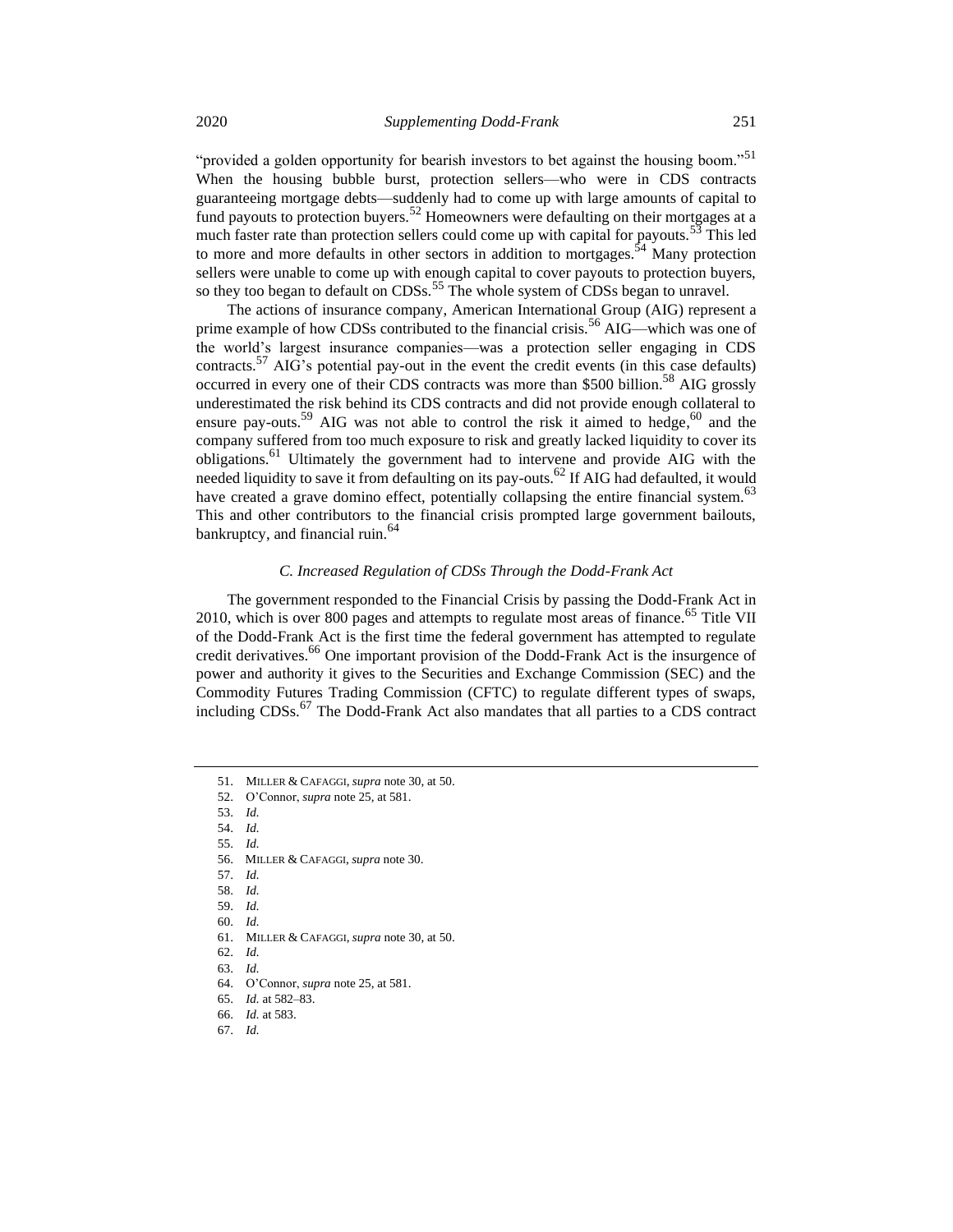register with the agency dealing with the kind of swap in the contract.<sup>68</sup> The Dodd-Frank Act also prohibits "the federal government from bailing out any so-called 'swap entity."<sup>69</sup>

One of the most significant provisions of the Dodd-Frank Act requires all CDSs clear through public clearinghouses, which are similar to exchanges, instead of free-for-all, overthe-counter transactions.<sup>70</sup> A clearinghouse "serves as a mediator between the parties to a transaction."<sup>71</sup> Transactions can form, trade, clear, and settle at clearinghouses.<sup>72</sup> Instead of two parties entering into a contract with each other, the clearinghouse will enter into two separate contracts with each of the two parties.<sup>73</sup> A clearinghouse can decrease risk in three ways.<sup>74</sup> First clearinghouses take on the administrative functions of the market,<sup>75</sup> so parties do not depend on each other to create strong and detailed contract terms, for example. Second, clearinghouses analyze their members' credit quality ahead of time and require members to disclose information about their credit quality regularly.<sup>76</sup> "Third, if a party becomes unable to satisfy its obligations under an agreement registered and processed through the clearinghouse, then the clearinghouse assumes those obligations. $\frac{1}{10}$  This means if a protection seller is unable to fund a payout, then the clearinghouse will step in and pay the protection buyer to ensure the protection buyer does not have to assume the risk it is supposed to be protected against.<sup>78</sup> Clearinghouses obtain capital from their members, which is how they can provide payouts if a protection seller is unable to.<sup>79</sup> By collecting capital from members, clearinghouses essentially rely on members to check themselves to ensure they are not assuming too much risk.<sup>80</sup> In theory, members will do this self-check because other members' capital is at stake.<sup>81</sup> Clearinghouses must register with the SEC or the CFTC.<sup>82</sup> This makes clearinghouses trustworthy third parties that can be supervised by regulators. <sup>83</sup> However, clearinghouses are not perfect and do not provide the high level of oversight needed to mitigate speculation in CDSs.<sup>84</sup>

Despite the sweeping changes brought forth by the Dodd-Frank Act, there is more work to be done to regulate CDSs. Increased regulation of CDSs should not be made regarding the substance or terms of a CDS agreement because limiting the terms of CDSs would destroy the characteristic of customization that makes CDS agreements so desirable. Instead, further regulation should focus on the external aspects that affect CDSs, such as funding sources—loans, for example—for protection sellers, increased standardization of

72. MILLER & CAFAGGI, *supra* not[e 30,](#page-2-1) at 53 n.37.

75. *Id.*

83. O'Connor, *supra* not[e 25,](#page-2-0) at 590.

<sup>68.</sup> *Id.*

<sup>69.</sup> O'Connor, *supra* not[e 25,](#page-2-0) at 583.

<sup>70.</sup> *Id.* at 584, 589.

<sup>71.</sup> *Id.* at 589.

<sup>73.</sup> *Id.*

<sup>74.</sup> *Id.*

<sup>76.</sup> *Id.*

<sup>77.</sup> MILLER & CAFAGGI, *supra* not[e 30,](#page-2-1) at 53–54 n.37.

<sup>78.</sup> O'Connor, *supra* not[e 25,](#page-2-0) at 589.

<sup>79.</sup> *Id.*

<sup>80.</sup> *Id.* at 591. 81. *Id.*

<sup>82.</sup> *Id.* at 596.

<sup>84.</sup> *Id.* at 592.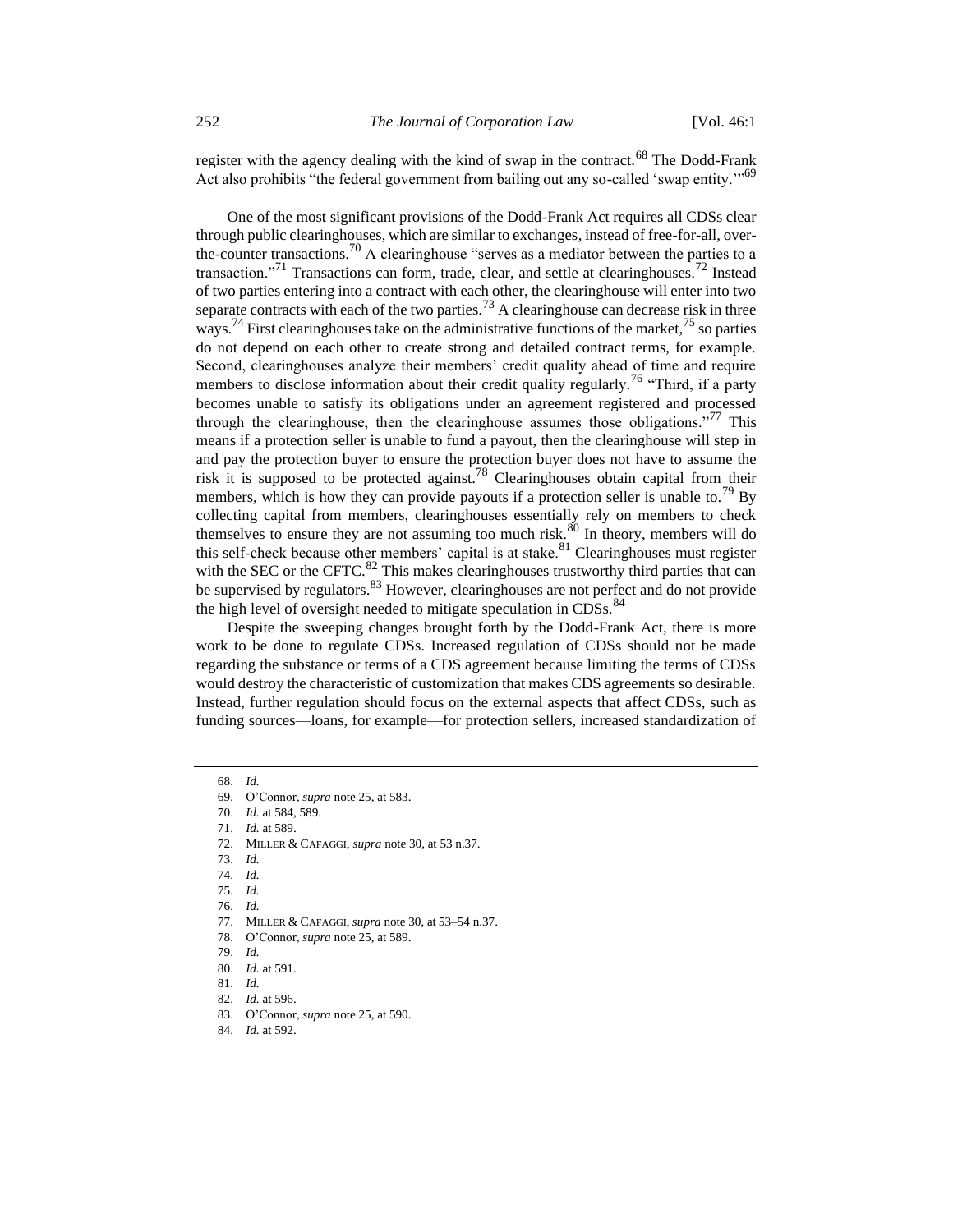clearinghouses, and the expansion of the authority that clearinghouses hold in order to deter overly speculative CDSs from saturating the market.

#### III. WHERE CURRENT REGULATION OF CDSS STANDS TODAY

#### <span id="page-6-2"></span><span id="page-6-1"></span>*A. The Dodd-Frank Act and Its Aftermath*

The Dodd-Frank Act was passed in the aftermath of the Financial Crisis.<sup>85</sup> Congress' goal with the Dodd-Frank Act was to not only address the problems brought on by the Financial Crisis, but also to ensure that such a crisis could never happen again.<sup>86</sup> The Dodd-Frank Act made sweeping regulations across several areas of the financial sector, <sup>87</sup> affecting nearly every part of the financial services industry from mortgages and securities to banks and insurance companies.<sup>88</sup> The Act also authorized federal agencies and financial regulatory bodies to create many new regulations.<sup>8</sup>

As detailed as the Dodd-Frank Act is, however, it has several weaknesses. For example, the Dodd-Frank Act shares some blame in creating obstacles that caused banks to lend less, which harmed economic growth.<sup>90</sup> Similarly, regulations in Dodd-Frank originally aimed to address abuses by larger banks and financial firms are in turn resulting in compliance issues for small community banks, forcing them to sell off assets.<sup>91</sup> The Dodd-Frank Act introduced thousands of pages of new and complex regulations that are imposed on all banks, big and small alike.<sup> $62$ </sup> However, small banks and community banks are unable to afford the increased cost of developing a compliance department or expanding their already existing compliance departments.<sup>93</sup> Ninety percent of banks have revealed that compliance costs have risen since the Dodd-Frank Act was passed.<sup>94</sup> Community banks have been forced to stop offering certain products and services to keep up with the

87. *More Than Just Financial Reform: Analysis and Observations on the Dodd-Frank Wall Street Reform and Consumer Protection Act,* JONES DAY 6 (Aug. 2010), https://www.jonesday.com/en/insights/2010/08/morethan-just-financial-reform-analysis-and-observations-on-the-dodd-frank-wall-street-reform-and-consumerprotection-act [https://perma.cc/JGP2-M7LU] ("The Act . . . address[es] public anger over the 'bailout' rather than to the actual causes of the financial crisis[;] [d]elegates most detail and authority to regulatory agencies[;] [g]oes well beyond traditional financial institutions by mandating changes to corporate governance provisions that negatively affect all public companies[;] [i]mposes a significantly increased compliance burden on banks and other financial institutions that is likely to further industry consolidation[;] [c]reates a public market for derivatives that increases the cost of doing business for most corporations[;] [i]s likely to continue to limit access to capital by causing banks and other financial institutions to lend less to comply with enhanced regulatory requirements.").

88. Eric Revell, *Obama Signed the Dodd-Frank Wall St. Reform & Consumer Protection Act on This Date*, CAUSES (July 21, 2019), https://www.causes.com/articles/31648-obama-signed-dodd-frank-wall-st-reformconsumer-protection-act-date [https://perma.cc/Y677-HELW].

90. *Id.*

92. Jonathan Sargent, *Community Banks Under Siege by Dodd-Frank*, AMS. FOR TAX REFORM (Oct. 14, 2016, 12:39 PM), https://www.atr.org/community-banks-under-siege-dodd-frank [https://perma.cc/8RWF-AQQ5].

93. *Id.*

94. Hester Peirce et al., *How are Small Banks Faring under Dodd-Frank?* 34 (Mercatus Ctr. Geo. Mason U., Working Paper No. 14-05, 2014), https://www.mercatus.org/system/files/Peirce\_SmallBankSurvey\_v1.pdf [https://perma.cc/PNJ7-AKU8].

<span id="page-6-0"></span><sup>85.</sup> *Id.* at 582.

<sup>86.</sup> *Id.*

<sup>89.</sup> *Id.*

<sup>91.</sup> *Id.*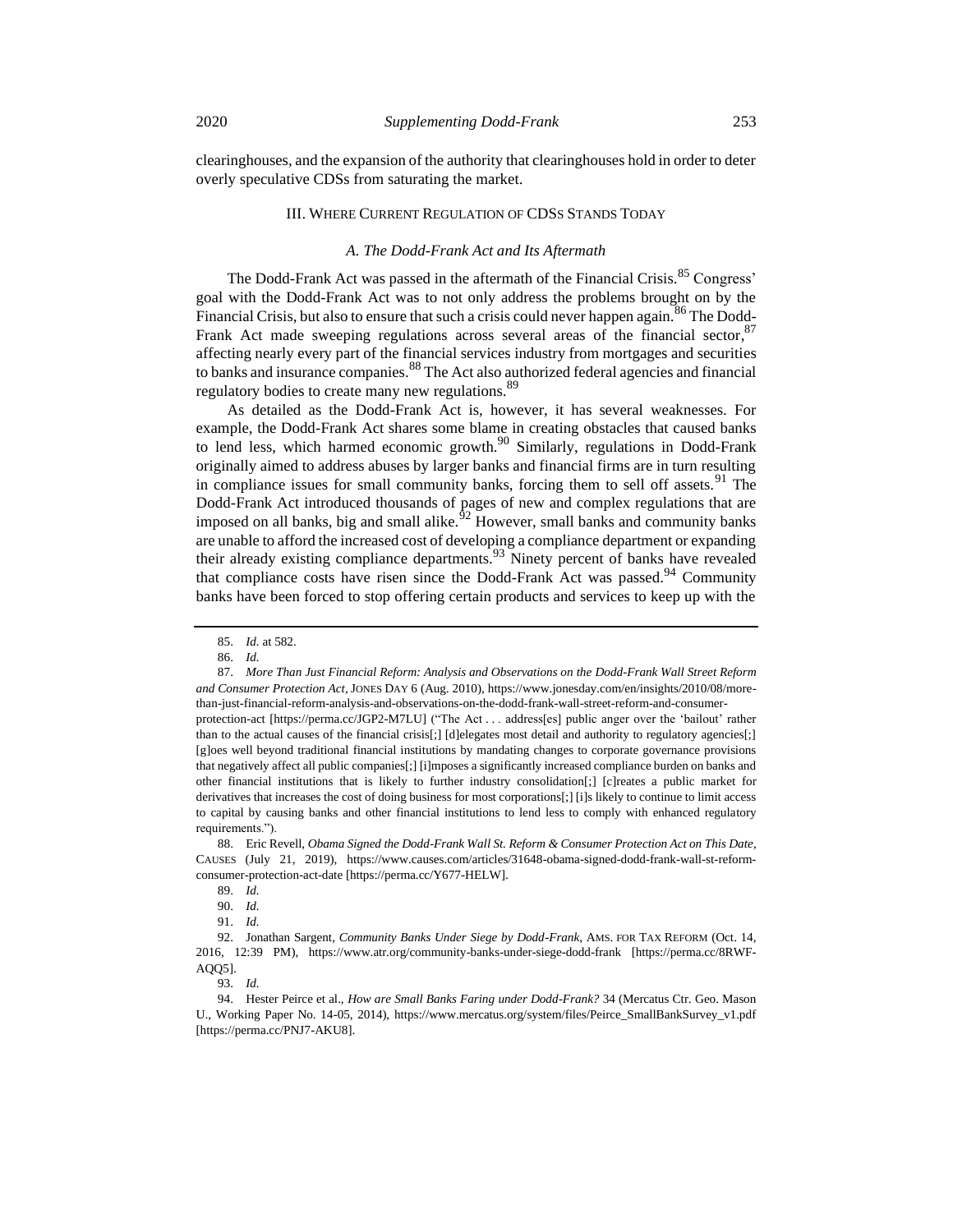increased cost of compliance.<sup>95</sup> Many smaller banks have been sold to larger banks.<sup>96</sup> Larger banks have the capacity to absorb the increased cost of compliance due to the Dodd-Frank Act;<sup>97</sup> thus, by subjecting banks of all sizes to nearly identical regulation, the Dodd-Frank Act has had a devastating effect on small banks and community banks.<sup>98</sup> However, critics on the other side of the spectrum wish the Dodd-Frank Act went further by breaking up large banking institutions and holding institutions that received large multi-billiondollar bailouts, like Fannie Mae and Freddie Mac, more accountable.<sup>99</sup>

<span id="page-7-0"></span>Title VII of the Dodd-Frank Act sets out regulations applying to swap markets.<sup>100</sup> However, these regulations do not apply to derivatives that are "not concluded by a counter-party that is the end user and it is hedging its own commercial risk with the swap."<sup>101</sup> In Title VII, the Dodd-Frank Act expands the regulatory functions of the Securities and Exchange Commission (SEC), in charge of regulating security-based swaps, and the Commodity Futures Trading Commission (CFTC), in charge of regulating nonsecurity-based swaps.<sup>102</sup> For example, swap dealers and all other participants in the swap market must register with and be examined by the CFTC or the SEC depending on whether they deal with security-based swaps or other types of swaps, like swaps on commodities.<sup>103</sup> Before the Dodd-Frank Act, the SEC and CFTC were severely limited in how they could regulate OTC derivatives.<sup>104</sup> The Commodity Future Modernization Act (CFMA) was passed by Congress in 2000, <sup>105</sup> overriding the Commodities Exchange Act  $(CEA)$ .<sup>106</sup> Under the CEA, derivative contracts, then codified as difference contracts, were not legally enforceable if they were too speculative.<sup>107</sup> Derivative contracts made for hedging purposes were the only ones that were legally enforceable.<sup>108</sup> Speculation was allowed, but if courts refused to enforce the derivative contract, parties were left on their own to figure out how to enforce their contracts.<sup>109</sup> According to the CFMA, the SEC and the CFTC were not allowed to regulate OTC swaps markets.<sup>110</sup> The only authority the SEC had over swaps markets was anti-fraud authority over security-based swap agreements.<sup>111</sup>

100. Dodd-Frank Wall Street Reform and Consumer Protection Act, Pub. L. No. 111-203, 124 Stat. 1376 (2010).

102. "Before commencing any rulemaking or issuing an order regarding swaps, swap dealers, major swap participants, swap data repositories, derivative clearing organizations with regard to swaps, persons associated with a swap dealer or major swap participant, eligible contract participants, or swap execution facilities pursuant to this subtitle, the Commodity Futures Trading Commission shall consult and coordinate to the extent possible." Dodd-Frank Wall Street Reform and Consumer Protection Act, 15 U.S.C. § 8302(a)(1) (2010).

103. MILLER & CAFAGGI, *supra* not[e 30,](#page-2-1) at 54.

104. *Derivatives*, SEC (May 4, 2015), https://www.sec.gov/spotlight/dodd-frank/derivatives.shtml [https://perma.cc/7GZY-8SDQ].

<sup>95.</sup> Sargent, *supra* not[e 92.](#page-6-0)

<sup>96.</sup> *Id.*

<sup>97.</sup> *Id.*

<sup>98.</sup> *Id.*

<sup>99.</sup> Revell, *supra* note [88.](#page-6-1)

<sup>101.</sup> MILLER & CAFAGGI, *supra* not[e 30,](#page-2-1) at 54.

<sup>105.</sup> *Id.*

<sup>106.</sup> MILLER & CAFAGGI, *supra* not[e 30,](#page-2-1) at 45.

<sup>107.</sup> *Id.* at 47.

<sup>108.</sup> *Id.*

<sup>109.</sup> *Id.* 

<sup>110.</sup> *Derivatives*, *supra* not[e 104.](#page-7-0)

<sup>111.</sup> *Id.*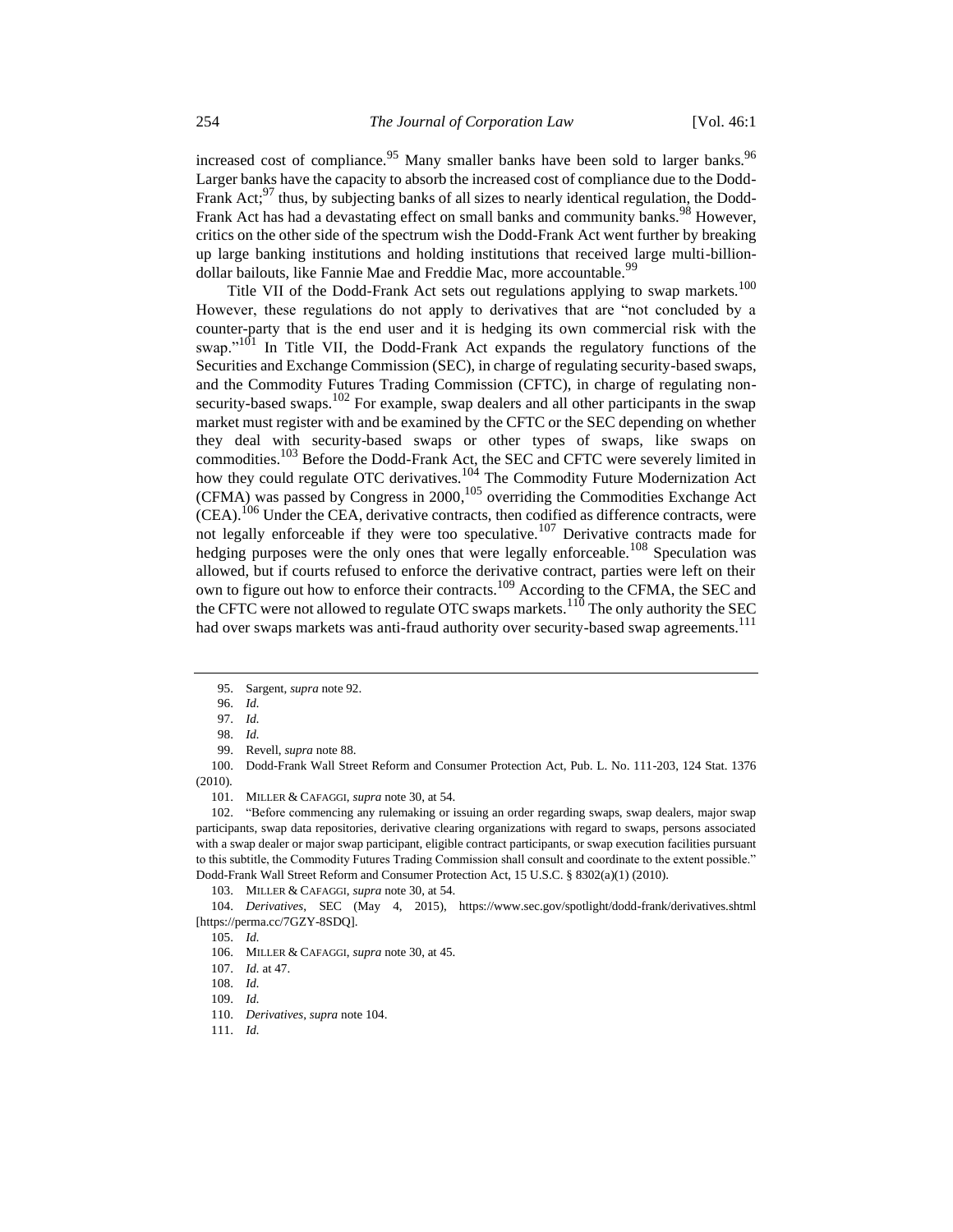Anti-fraud authority was broad but simultaneously restrictive.<sup>112</sup> The SEC was explicitly not allowed to impose reporting requirements, require recordkeeping, or mandate disclosure requirements, which severely limited the SEC's ability to make anti-fraud regulations.<sup>113</sup> Furthermore, in the same year, the State of New York Insurance Department decided that CDS agreements would not fall under their oversight despite having some attributes that function like insurance.<sup>114</sup> The State of New York Insurance Department determined pay-outs triggered by credit events do not depend on any sort of loss suffered by the buyer, and therefore, CDSs would not be regulated by the Department.<sup>115</sup> These two occurrences left CDSs highly unregulated and shifted derivatives from a small and regulated market to a largely unregulated OTC market.<sup>116</sup> A decade later, the Dodd-Frank Act completely overhauled the CFMA.

#### *B. The International Swap Derivatives Association as Self-Regulators*

Besides the Dodd-Frank Act, an additional body that attempts to regulate CDSs is the International Swap and Derivatives Association (ISDA). However, the ISDA has a different reason for targeting CDSs. The ISDA is one of the world's biggest financial trade associations and strives to reduce sources of risk in the private derivatives industry.<sup>117</sup> It was founded in 1985 by 18 swap dealers and now has over 820 members from 57 countries.<sup>118</sup> After the CFMA was passed, the ISDA stepped up as a "private industry selfregulator."<sup>119</sup> The ISDA created standard contract forms, published definitions, created supplemental documents, and more, publishing everything in several languages to facilitate use around the world.<sup>120</sup> One of the most significant documents created by the ISDA—in the aftermath of the deregulation of derivatives by the CFMA—was the ISDA Master Agreement, which was released in  $2002$ .<sup>121</sup> The ISDA Master Agreement is typically signed by parties before they conduct a derivatives transaction.<sup>122</sup> The ISDA Master Agreement specifies "the obligations and representations of each party, and the relevant events of default and termination . . . [and] also define[s] the market conventions to be followed in derivatives transactions."<sup>123</sup> While the ISDA contributed to reforms at a time when regulations on derivatives were being eliminated and still continues to produce useful reforms and documents today, its reach is limited to its members and it has little enforcement power. It was not until the Dodd-Frank Act was passed that all derivatives were subjected to enforceable regulations once again.

#### *C. Where the Dodd-Frank Act Went Wrong*

By expanding the authority of the SEC and the CFTC, the Dodd-Frank Act limited its

115. *Id.*

<sup>112.</sup> *Id.*

<sup>113.</sup> *Id.*

<sup>114.</sup> MILLER & CAFAGGI, *supra* not[e 30,](#page-2-1) at 45.

<sup>116.</sup> *Id.* at 46.

<sup>117.</sup> *Id.* at 40.

<sup>118.</sup> *Id.*

<sup>119.</sup> MILLER & CAFAGGI, *supra* not[e 30,](#page-2-1) at 41.

<sup>120.</sup> *Id.* at 41–42. 121. *Id.* at 42.

<sup>122.</sup> *Id.*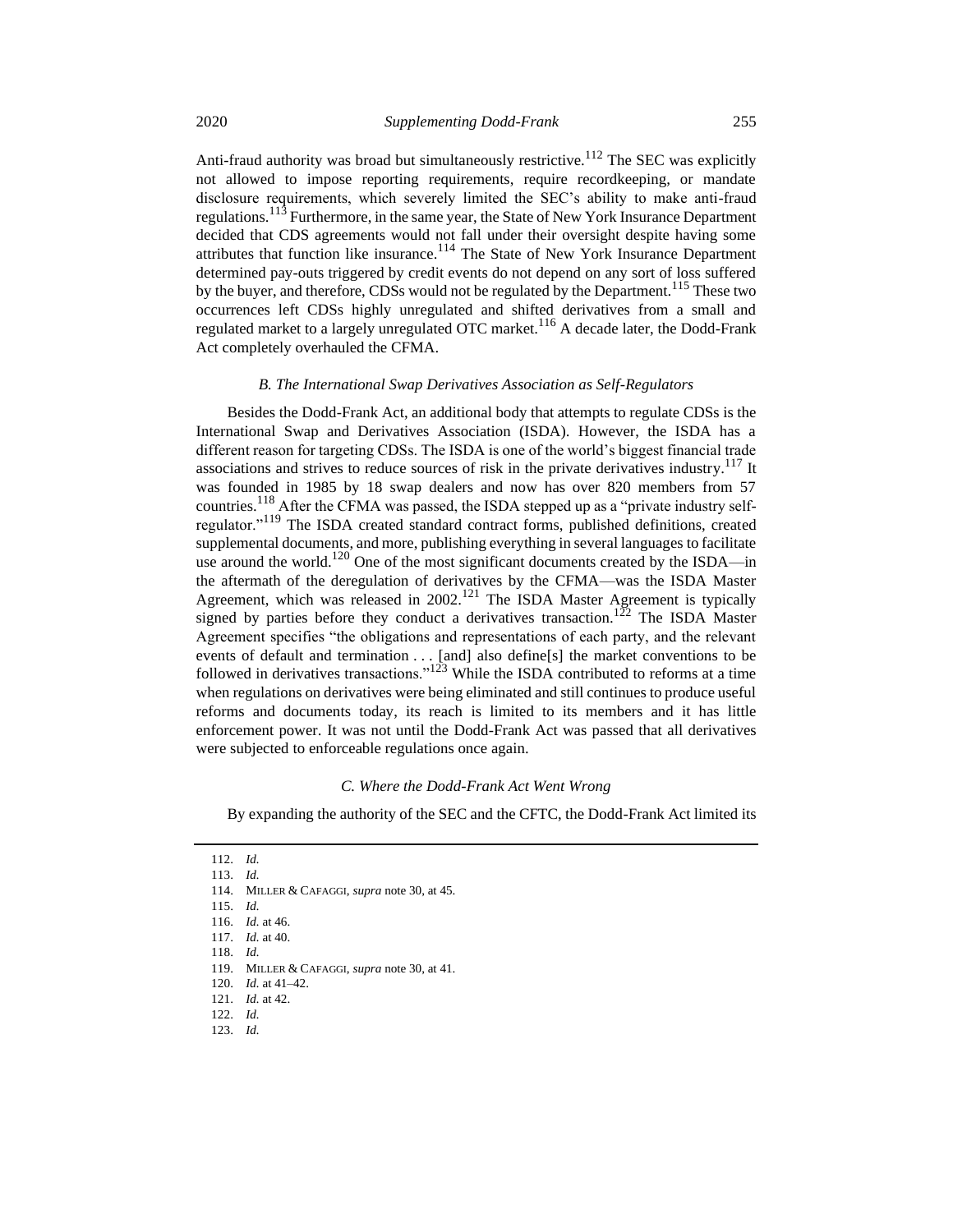<span id="page-9-0"></span>authority as a statute and, in effect, deferred to these two agencies to do the heavy lifting when it came to regulating CDSs and other derivatives.<sup>124</sup> In a way, this makes sense. Agencies may be better informed and therefore more effective in rolling out regulations responding to changes in the finance world. But this can also work disadvantageously if the SEC and CFTC are unable to combat certain problems due to limitations in authority and enforcement capabilities. The SEC and CFTC may have more authority to regulate securities, but they do not have an unlimited amount of authority to address every suspicious type of swap. Furthermore, the Dodd-Frank Act uses fines as its main method of punishment,<sup>125</sup> essentially allowing the SEC to punish actors violating its regulations with fines.<sup>126</sup> This may not be effective, since the cost of being fined can be factored into financial transactions and the profit margin negotiated in financial transactions, minimizing the deterrent effect that fines are supposed to have.<sup>127</sup> The Dodd-Frank Act expands the authority of agencies like the SEC and the CFTC but does not give them enough power to use the authority as effectively as they need to.

Furthermore, the separation of the types of financial instruments regulated by the SEC and the types regulated by the CFTC can confuse swap market participants about which of the two agencies' regulations should be followed. For efficiency's sake, it is important to know which agency's regulations need to be followed when setting up a swap. The SEC and the CFTC have the discretion to tailor regulations to the types of swaps they regulate, so regulations can and do differ. Furthermore, swaps sometimes do not fit neatly within any of the definitions stated in the Dodd-Frank Act.<sup>128</sup> For instance, equity swaps and equity index swaps are swaps regulated by the CFTC.<sup>129</sup> However, if an equity swap or an equity index swap is security-based—for example, based on a single security or a narrowbased index—then those types of equity swaps and equity index swaps should technically be regulated by the SEC, not the CFTC.<sup>130</sup> This example shows how a swap can be set up in various ways, and how it can easily fall into the jurisdiction of the SEC when it would usually be regulated by the CFTC. Knowing which jurisdiction a swap falls under is important so a swap dealer will know which agency's regulations they must follow. This confusion is not addressed in Dodd-Frank and is even compounded by the Dodd-Frank Act through its separation of regulating duties between the SEC and CFTC depending on the type of swap.

There are other significant setbacks in the Dodd-Frank Act. Notably, the Dodd-Frank Act was passed as a response to past behavior by banks, financial institutions, and other financial actors.<sup>131</sup> The Dodd-Frank Act does not consider or focus on future innovations in the financial sector.<sup>132</sup> Financial markets are continuously changing and innovating. A decade ago, the credit default swap was an innovative financial instrument whose

<sup>124.</sup> Larissa Roxanna Smith & Victor M. Muniz-Fraticelli*, Strategic Shortcomings of the Dodd-Frank Act*, 58 ANTITRUST BULL. 617, 626 (2013).

<sup>125.</sup> *Id.*

<sup>126.</sup> *Id.*

<sup>127.</sup> *Id.* at 627.

<sup>128.</sup> JONES DAY, *supra* not[e 87,](#page-6-2) at 50.

<sup>129.</sup> *Id.*

<sup>130.</sup> *Id.* 

<sup>131.</sup> Smith & Muniz-Fraticelli*, supra* note [124,](#page-9-0) at 624.

<sup>132.</sup> *Id.*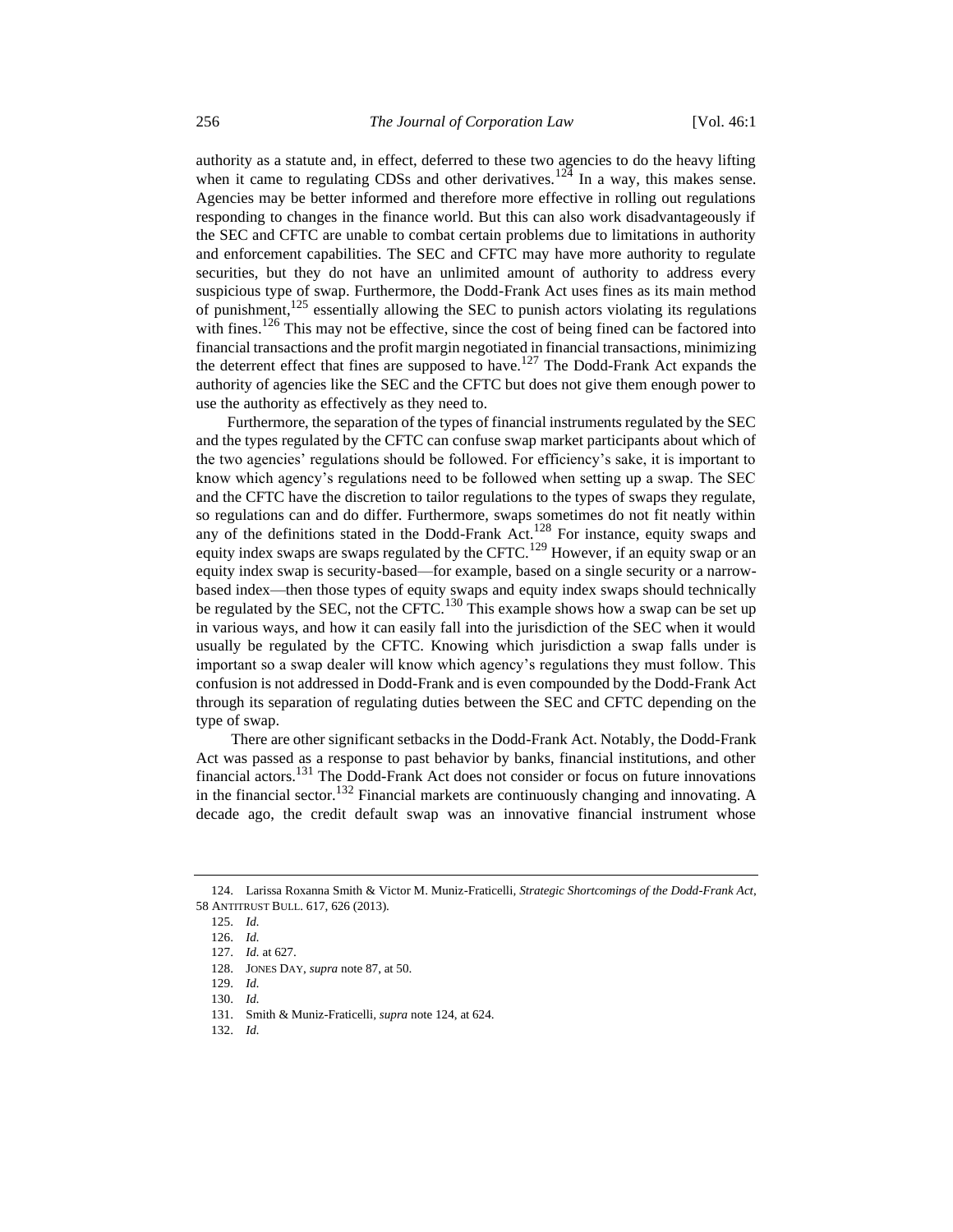<span id="page-10-0"></span>customizable nature made its use difficult to regulate.<sup>133</sup> Similarly, there are other innovations potentially entering the industry despite new, more strict regulations the Dodd-Frank Act implemented—for instance, narrowly tailored credit events, sometimes referred to as manufactured credit events. The ISDA characterizes narrowly tailored credit events as "arrangements with corporations that are narrowly tailored to trigger a credit event for CDS contracts while minimizing the impact on the corporation."<sup>134</sup> The ISDA amended its 2014 Credit Derivatives Definitions to incorporate this definition of narrowly tailored credit events.<sup>135</sup> Narrowly tailored credit events were created in 2013, after the Dodd-Frank Act was passed, but they did not garner much attention until 2017 when Hovnanian Enterprises used narrowly tailored credit events in its refinancing scheme and was sued by a CDS seller for market manipulation.<sup>136</sup> The ISDA released its 2019 Narrowly Tailored Credit Events Protocol, "NTCE Protocol," on July 15, 2019.<sup>137</sup> The cut-off date for adherence to the 2019 NTCE Protocol was moved from early October 2019 to Friday, November 8, 2019.<sup>138</sup> The ISDA 2019 NTCE Protocol was implemented on January 27, 2020.<sup>139</sup>

<span id="page-10-1"></span>Narrowly tailored credit events trigger a credit event on credit default swap agreements referencing a company (referred to as a reference entity), but they are narrow so they will not impair the company's debt.<sup>140</sup> A reference entity and a protection buyer that is the party paying premiums for protection—contract together and the protection buyer will offer financing to the reference entity with incredibly favorable terms.<sup>141</sup> The reference entity will then agree to default on debt payments, which will give the protection buyer the opportunity to profit on CDSs it bought from third parties.<sup>142</sup> Profiting from a CDS contract by using narrowly tailored credit events can saturate the market with CDS contracts created to make a profit.

Even though narrowly tailored credit events have been used since 2013, the SEC and the CFTC have been reluctant to begin regulating them. It has been nearly three years since Hovnanian Enterprises was sued for market manipulation because of the way it incorporated narrowly tailored credit events in its CDS contracts. However, little light has been shed concerning how narrowly tailored credit events should be regulated. During the summer of 2019, the chairman of the SEC, the chairman of the FCTC, and the chief director of the U.K. Financial Conduct Authority issued a Joint Statement on Opportunistic Strategies in the Credit Derivatives Market in an attempt to recognize the severity of manipulation possible by incorporating a narrowly tailored credit event:

outline[s] mutual concerns about the pursuit of these [opportunistic] strategies

<sup>133.</sup> O'Connor, *supra* not[e 25,](#page-2-0) at 576.

<sup>134.</sup> *2019 Narrowly Tailored Credit Event Supplement to the 2014 ISDA Credit Derivatives Definitions*, INT'L SWAPS & DERIVATIVES ASS'N 3 (2019), https://www.isda.org/book/2019-narrowly-tailored-credit-eventsupplement-to-the-2014-isda-credit-derivatives-definitions/ [https://perma.cc/P74R-KENC].

<sup>135.</sup> *Id.*

<sup>136.</sup> *Decision Time for the ISDA 2019 Narrowly Tailored Credit Events Protocol*, JONES DAY (Sept. 2019), https://www.jonesday.com/en/insights/2019/09/decision-time-for-the-isda [https://perma.cc/6C4A-DKH].

<sup>137.</sup> INT'L SWAPS & DERIVATIVES ASS'N, *supra* not[e 134.](#page-10-0)

<sup>138.</sup> *Id.*

<sup>139.</sup> *Id.*

<sup>140.</sup> JONES DAY, *supra* not[e 136.](#page-10-1)

<sup>141.</sup> *Id.* 142. *Id.*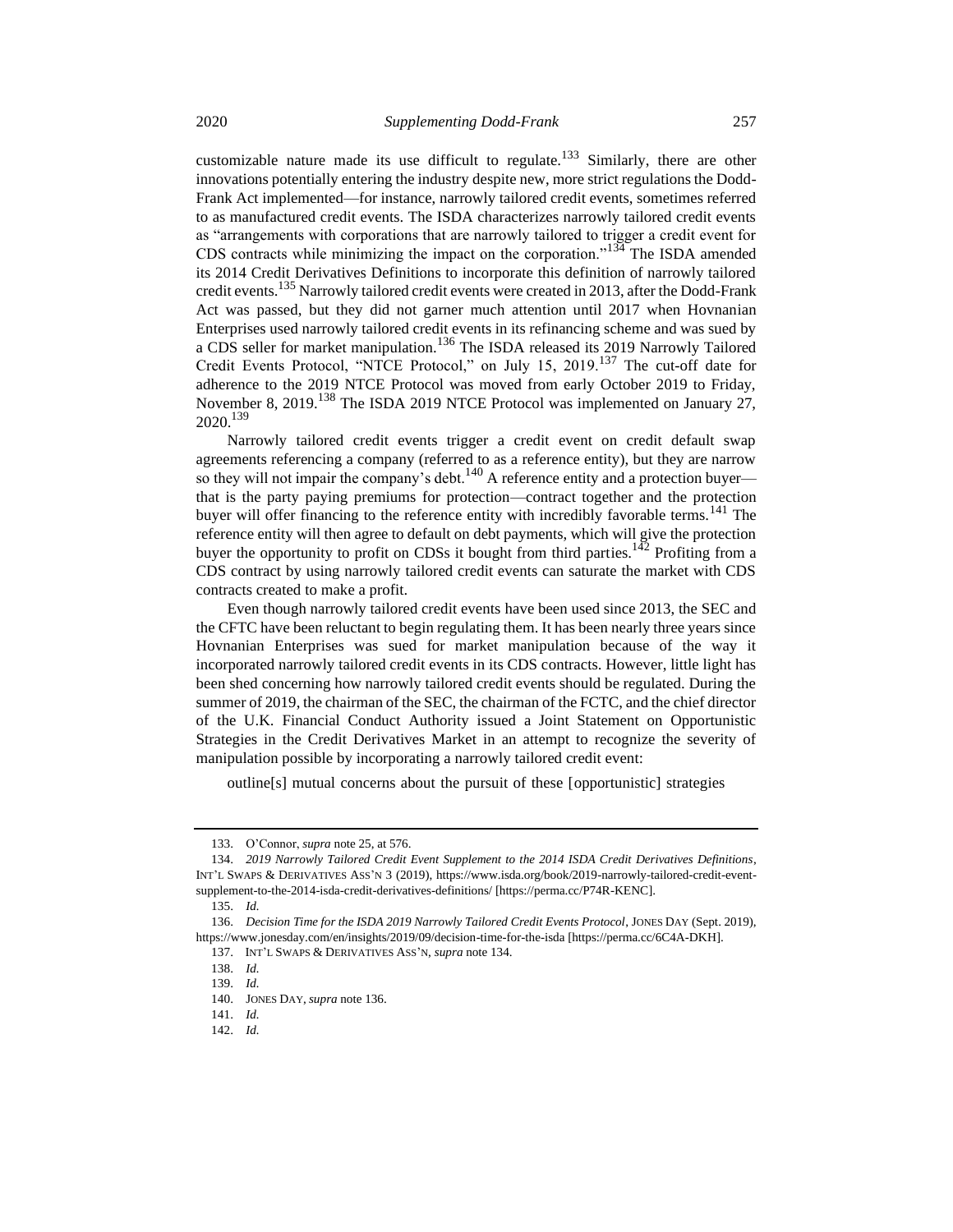and the adverse impact they may have on the integrity, confidence and reputation of the credit derivatives market, as well as markets more generally. These opportunistic strategies include, but are not limited to, what have been referred to as 'manufactured credit events' or 'narrowly tailored credit events'.<sup>143</sup>

An updated version of the Joint Statement acknowledged the ISDA 2019 Narrowly Tailored Credit Events Protocols, even giving a nod of approval, saying "[w]e welcome these efforts."<sup>144</sup> However, in the Joint Statement, the SEC and CFTC were quick to say the ISDA Protocols were not comprehensive and did not address everything of concern.<sup>1</sup> The SEC and CFTC have yet to propose any regulations to address narrowly tailored credit events.<sup>146</sup> The lack of action by the SEC and the CFTC regarding the regulation of narrowly tailored credit events exemplifies the failure of the Dodd-Frank Act to account for future innovations in the financial sector.

By delegating most of its power to agencies, such as the SEC and the CFTC, the Dodd-Frank Act weakened its authority to regulate the derivatives market. It also introduced ambiguities in determining which agencies regulate certain types of financial instruments, such as swaps. One of the biggest setbacks of the Dodd-Frank Act is that it did not account for mechanisms used to regulate future innovations in the financial markets to promote fraud. Additions to the Dodd-Frank Act or even entirely new legislation is needed in order to more thoroughly regulate derivatives and other financial instruments.

#### IV. RECOMMENDATION

#### *A. Limits on Funding Sources for Protection Sellers*

One way CDSs can be regulated is to target their sources of funding. Restrictions on the number of loans a protection seller can take out to pay off a CDS contract in the event of a negative credit event may deter protection sellers from entering into overly speculative CDS contracts. If a negative credit event were to occur, then restrictions on loans could make it more difficult for a protection seller to raise the funds to cover the amount of the pay-out. As a result, only protection sellers with large amounts of cash on hand would be able to enter into a CDS contract involving a large pay-out. This would decrease the number of protection sellers in the market as well. Many protection sellers will be unable to enter into several CDS agreements if they are unable to easily secure funding.

Protection sellers also may be unwilling or unable to enter into CDS agreements dealing with large amounts of money if they are only able to rely on their own finances for funding. This could be positive or negative depending on the details of the agreement. Not being able to enter into CDS agreements involving large amounts of money has the potential to deter manipulation in the CDS market, since large payouts will not be possible.

<sup>143.</sup> Jay Clayton et al., *Update to June 2019 Joint Statement on Opportunistic Strategies in the Credit Derivatives Market*, SEC (Sept. 19, 2019), https://www.sec.gov/news/public-statement/update-june-2019-jointstatement-opportunistic-strategies-credit-derivatives [https://perma.cc/56CM-AWE6].

<sup>144.</sup> *Id.*

<sup>145.</sup> "However, by itself, the proposed ISDA protocol will not address many of the concerns identified in the Joint Statement, such as opportunistic strategies that do not involve narrowly tailored credit events. We look forward to further industry efforts to improve the functioning of the credit derivative markets and welcome continuing engagement with market participants." *Id.*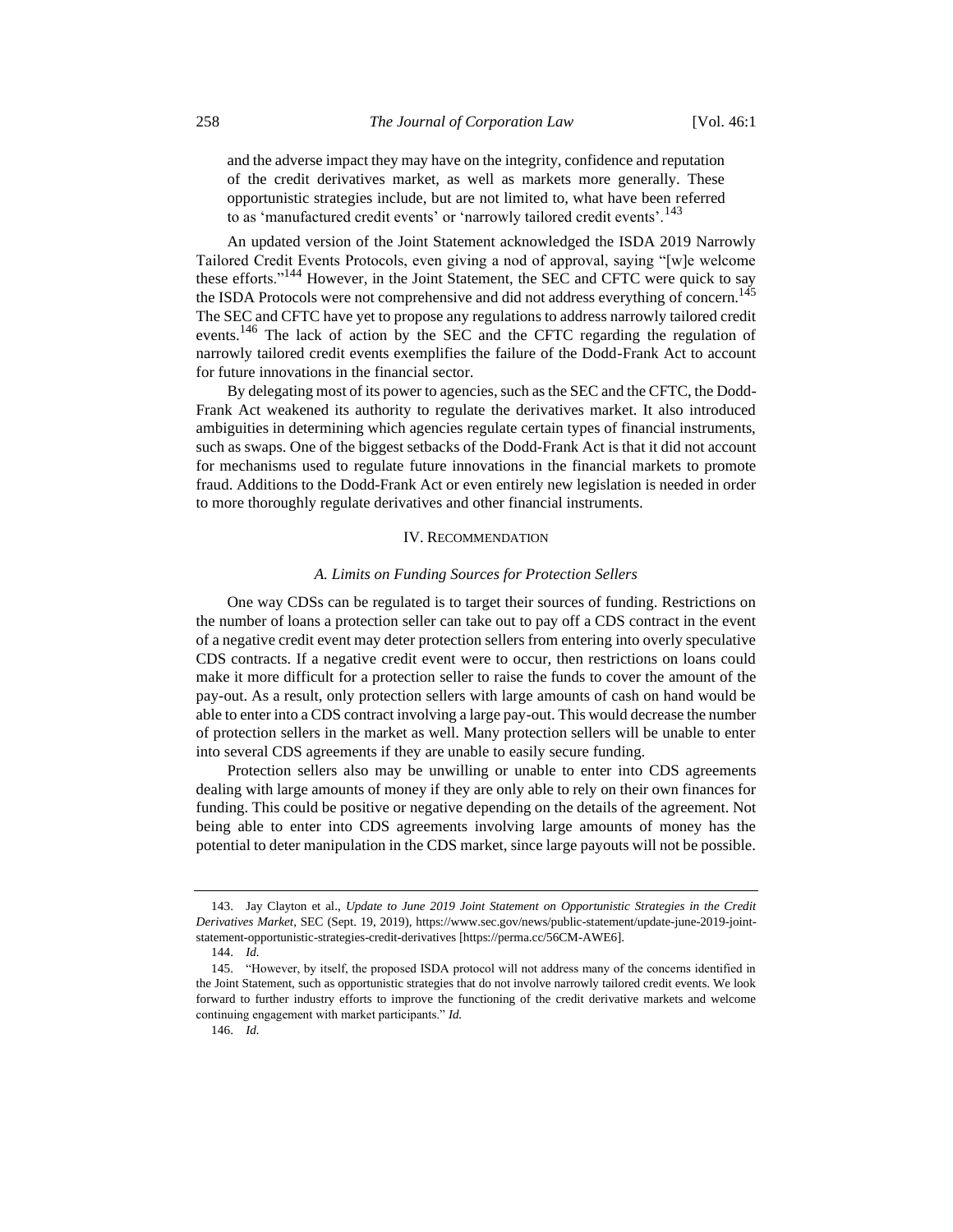On a negative note, it could potentially add an obstacle to protection buyers looking for protection sellers to enter into an agreement regarding a large transaction that would have a large payout (unless the protection seller has a large amount of cash on hand or the credit event does not occur and thus a pay-out is not triggered). However, such an obstacle can also deter risky borrowing or speculative investing through CDS agreements.

It may be difficult to track whether banks are giving loans for the purpose of a protection seller paying out a CDS contract, especially if the loans are taken out from one institution and the CDS contract is handled by another. One way to address this would be to extend authority to clearinghouses to investigate the funding sources for CDS pay-outs. For example, the extended authority of clearinghouses might allow them to require financial disclosures from protection sellers, who are required to pay out a certain number of days after the credit event occurred or require financial disclosures from all protection sellers (regardless of whether the credit event in their CDS agreements have occurred or not).

<span id="page-12-0"></span>Limiting funding sources for protection sellers may saturate the market with protection sellers with deep pockets. This could lead to a positive or a negative outcome. Clearinghouses offset risk by requiring collateral from parties entering into a CDS agreement.<sup>147</sup> Clearinghouses also act as a stand-in to mitigate losses to the protection buyer in case a protection seller is unable to pay out the entire amount agreed to.<sup>148</sup> A restriction on sources of funding for protection sellers may put clearinghouses in the precarious position of stepping in if a protection seller cannot pay out the full amount more often than this occurs now. However, restricting sources of funding may prompt protection sellers to self-regulate and only enter into CDS agreements they can actually afford in the event of a pay-out being triggered. This would decrease the likelihood of a clearinghouse having to step in if a protection seller cannot afford the pay-out.

#### *B. Increasing Regulation of Clearinghouses and Expansion of Authority*

Another way that CDSs can be better regulated is through the increased regulation of clearinghouses. Since every CDS must be cleared through a clearinghouse,  $^{149}$ clearinghouses are already in a position to help protect against increasingly speculative CDSs or manipulated credit events that are embedded in CDS contracts. By "requiring each [party] to post appropriate collateral, a well-capitalized clearinghouse prevents counterparty defaults from propagating into the financial system."<sup>150</sup> Requiring collateral is only a precaution, however, not a fool-proof method to ensure each pay-out is adequately financed and fulfilled. "Clearinghouses, however, are not panaceas. In the fight for market share, they may compete by lowering their operating standards, demanding less collateral from their customers, and requiring less capital from their members."<sup>151</sup> Clearinghouses need to be regulated and should have standardized requirements in terms of required collateral and membership capital. Clearinghouses should not be able to "compete" for

<sup>147.</sup> Squam Lake Working Grp. on Fin. Regul., *Credit Default Swaps, Clearinghouses, and Exchanges* 3–4 (Council on Foreign Rels., Working Paper 2009), https://www.cfr.org/report/credit-default-swapsclearinghouses-and-exchanges [https://perma.cc/L6UB-UGDN].

<sup>148.</sup> *Id.*

<sup>149.</sup> O'Connor, *supra* not[e 25,](#page-2-0) at 583.

<sup>150.</sup> Squam Lake Working Grp. on Fin. Regul., *supra* note [147,](#page-12-0) at 3–4.

<sup>151.</sup> *Id.*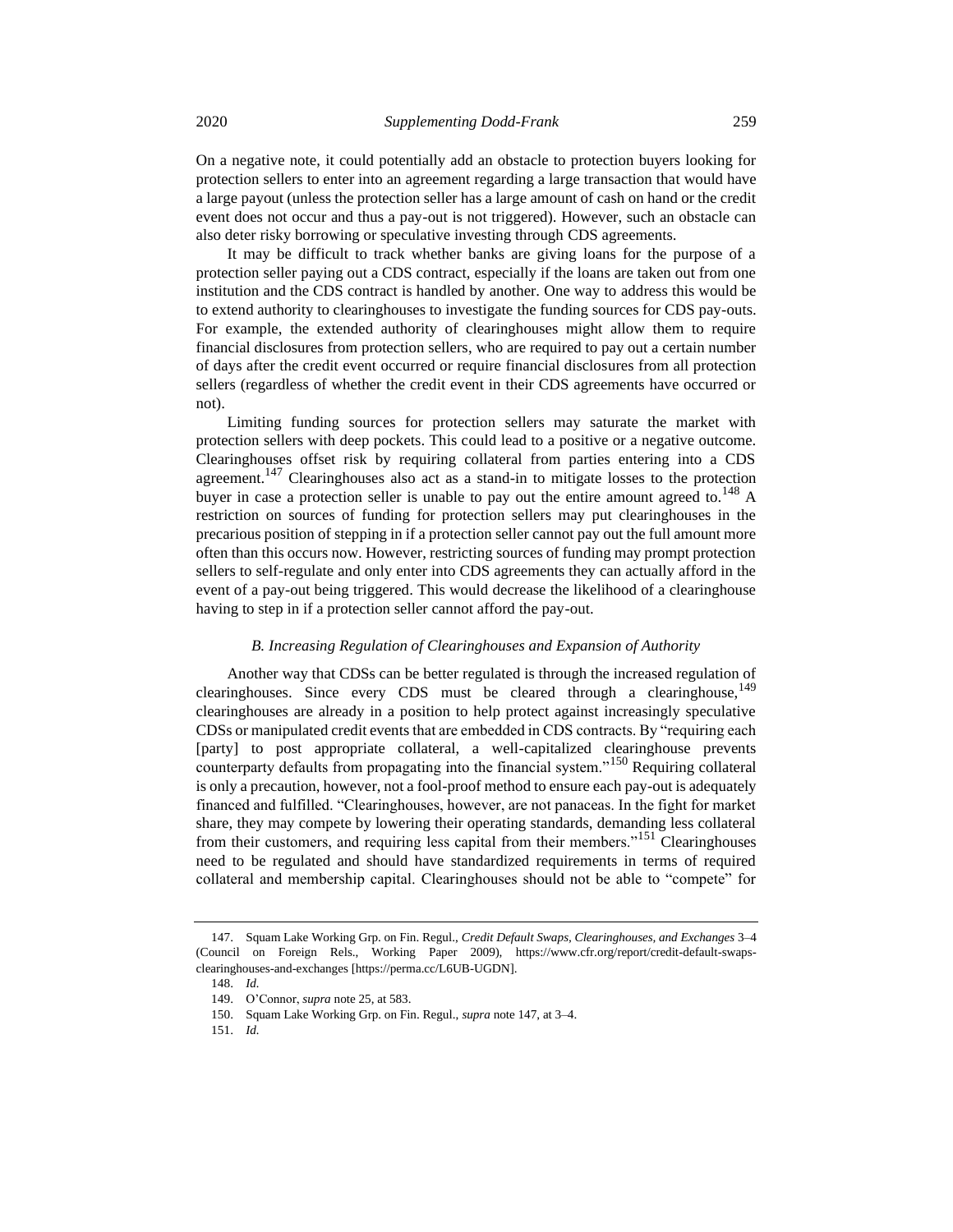members or try to get "business." Clearinghouses have evolved as a new type of powerhouse and are emerging as "a new group of institutions that are too big to fail."<sup>152</sup> Clearinghouses are made up of members who provide capital. This capital, in turn, is used to fund defaulted payouts. The risk is essentially spread across all of the members, which means if one party defaults, its repercussions are felt by other members.<sup>153</sup> Furthermore, most clearinghouses are for-profit,<sup>154</sup> so an increased volume of transactions yields increased profits. Losses are spread among members.<sup>155</sup> The goal of increasing profits typically drives a decrease in standards,  $156$  such as a reduced amount of collateral or capital required from members. To control this business, clearinghouses are requiring standardized methods to determine how much capital to collect from members and a standardized formula to calculate the amount of collateral a party needs to put up. For example, this could be a percentage of the amount of the pay-out, while the capital requirement from members could be based on a percentage of the party's revenue.

<span id="page-13-0"></span>Since clearinghouses are emerging as the next "too big to fail" entities, what precautions can be taken in the event clearinghouses do actually fail? If a clearinghouse fails, then numerous CDS agreements would be without protection or regulation.<sup>157</sup> Protection buyers will lose the guarantee of receiving their pay-outs via the clearinghouse if the protection seller is unable to pay. Members looking to enter into new CDS agreements will be without a clearing method and may have to scramble to become members of other clearinghouses. The worst-case scenario is CDS agreements becoming a free-for-all, returning to the essentially unregulated status they had before the Financial Crisis. Unfortunately, the Dodd-Frank Act only has precautions to help clearinghouses if they are failing and is silent on what steps to take if clearinghouses have already failed.<sup>158</sup> The Act gives regulators authority to categorize clearinghouses as "systematically important," which subjects clearinghouses to more oversight.<sup>159</sup> The Dodd-Frank Act also allows the Federal Reserve to give emergency funding to clearinghouses from the Federal Reserve's discount window.<sup>160</sup> The precautions in the Dodd-Frank Act regarding failing clearinghouses pretty much end there. As of now, if clearinghouses not designated as "systematically important" fail, they would be at the mercy of bankruptcy proceedings as the only method of recovery available after failure.<sup>161</sup>

Title II of the Dodd-Frank Act, the Orderly Liquidation Authority, authorizes regulators to take control of troubled financial institutions whose failure could have widespread ramifications potentially affecting the financial system.<sup>162</sup> However, it is unclear whether clearinghouses would qualify as such a financial institution, and clearinghouses are not specifically mentioned. To be covered under Title II, financial

<sup>152.</sup> *Flight to Safety: Have Regulators Created a New Type of Financial Monster?*, 431 ECONOMIST 63, 64 (2019).

<sup>153.</sup> *Id.*

<sup>154.</sup> *Id.*

<sup>155.</sup> *Id.*

<sup>156.</sup> *Id.*

<sup>157.</sup> David Skeel, *What if a Clearinghouse Fails?*, BROOKINGS (June 6, 2017), https://www.brookings.edu/ research/what-if-a-clearinghouse-fails/ [https://perma.cc/Q4GP-QAEM].

<sup>158.</sup> *Id.*

<sup>159.</sup> *Id.*

<sup>160.</sup> *Id.*

<sup>161.</sup> *Id.*

<sup>162.</sup> Skeel, *supra* note [157.](#page-13-0)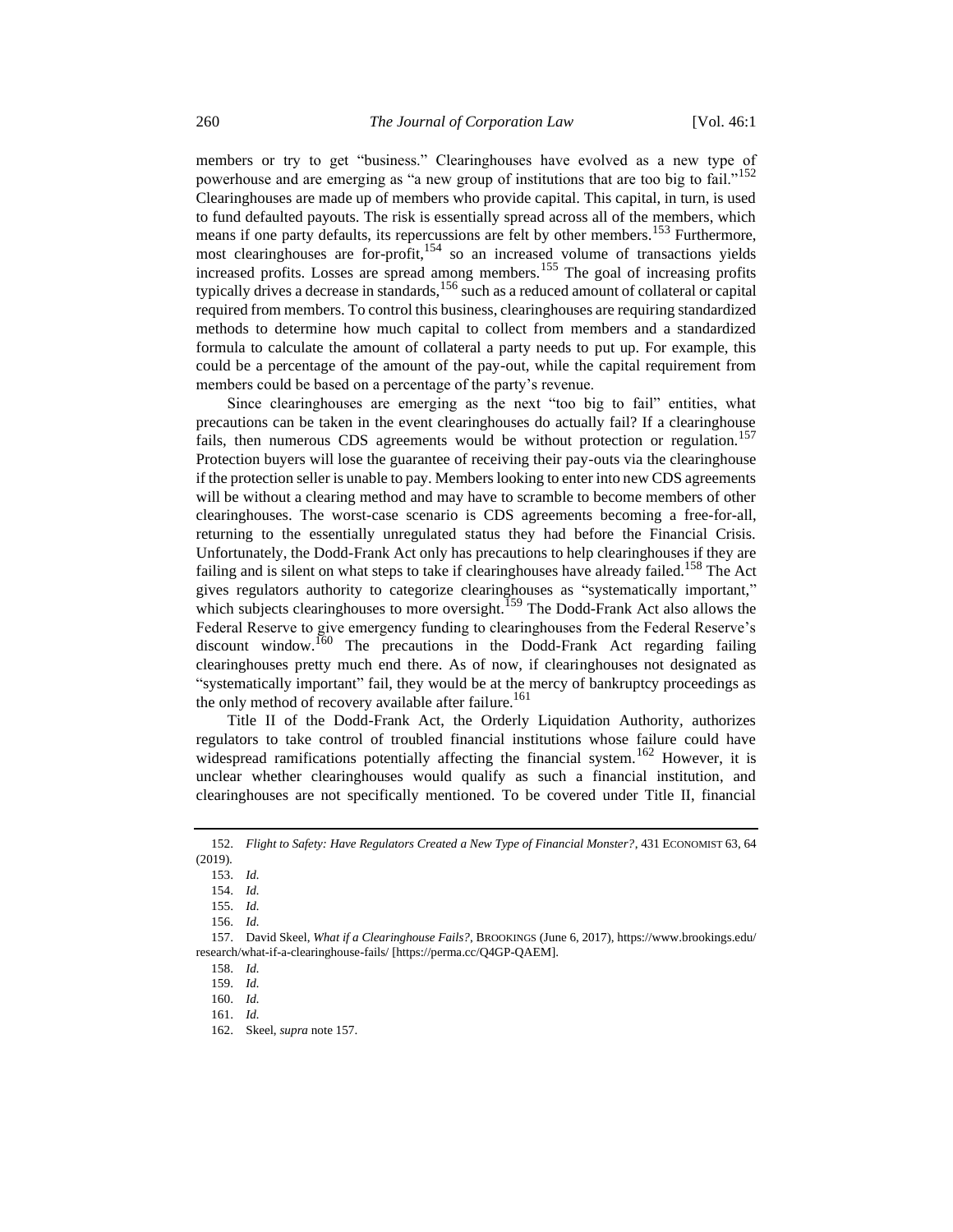institutions must be "predominantly engaged in activities that are financial in nature."<sup>163</sup> However, the Federal Deposit Insurance Corporation (FDIC) does not include clearing activities in any definition of "activities that are financial in nature."<sup>164</sup> Clearinghouses are clearly engaged in financial activities and their failure would have widespread consequences affecting several areas of the financial system, so it would make sense for them to be counted among the financial institutions covered under Title II. However, ambiguous definitions in the Dodd-Frank Act leave uncertain whether clearinghouses would be eligible to be taken over by regulators in case of failure. Amending Title II to explicitly include clearinghouses would fix this problem; however, Title II would still only apply to clearinghouses deemed systematically important. Title II also gives the FDIC the power to take control of these financial institutions at risk of failing.<sup>165</sup> The SEC and the CFTC would likely be better equipped to regulate clearinghouses, <sup>166</sup> rather than the FDIC, so this would also need to be amended in the Dodd-Frank Act. Clearinghouses are essential to the increased regulation of CDSs, so it is important to make sure they are well-regulated and that precautions are taken to make sure there are protocols in place in case clearinghouses fail.

To regulate CDSs, it is important to limit the regulation of the substance of a CDS agreement. Limiting the terms of a CDS agreement would defeat the benefit of a CDS: its ability to be customized. Instead, increased regulation of facets which can affect a CDS, like funding sources for protection sellers, can act as a deterrent against speculative CDSs. Furthermore, increased standardization of clearinghouses can mitigate the incentive of making large profits, leading to decreased requirements from members. Expanding the authority of clearinghouses—for example, allowing clearinghouses to require more financial disclosures from members and impose stricter collateral requirements—can also discourage members who are likely to default in their pay-out payments from entering into CDS agreements in the first place. This would save the clearinghouse from having to step in and fund the pay-out.

### V. CONCLUSION: CDSS NEED MORE REGULATION BUT NOT AT THE COST OF **CUSTOMIZATION**

The Dodd-Frank Act left a lot to be desired in terms of regulating CDSs. While the Dodd-Frank Act did introduce sweeping regulations, it did not anticipate new developments related to CDSs, such as narrowly tailored credit events. Mandating the use of clearinghouses in CDS transactions was a major feat of the Dodd-Frank Act; however, clearinghouses must be more standardized to make them efficient in reducing risk and speculation. Today, clearinghouses are allowed discretion in determining requirements for membership and required disclosures in CDS agreements between members. This gives clearinghouses the power to, in effect, allow a potential "bad deal" to occur. A

<sup>163.</sup> *Id.*

<sup>164.</sup> *Id.*

<sup>165.</sup> *Id.*